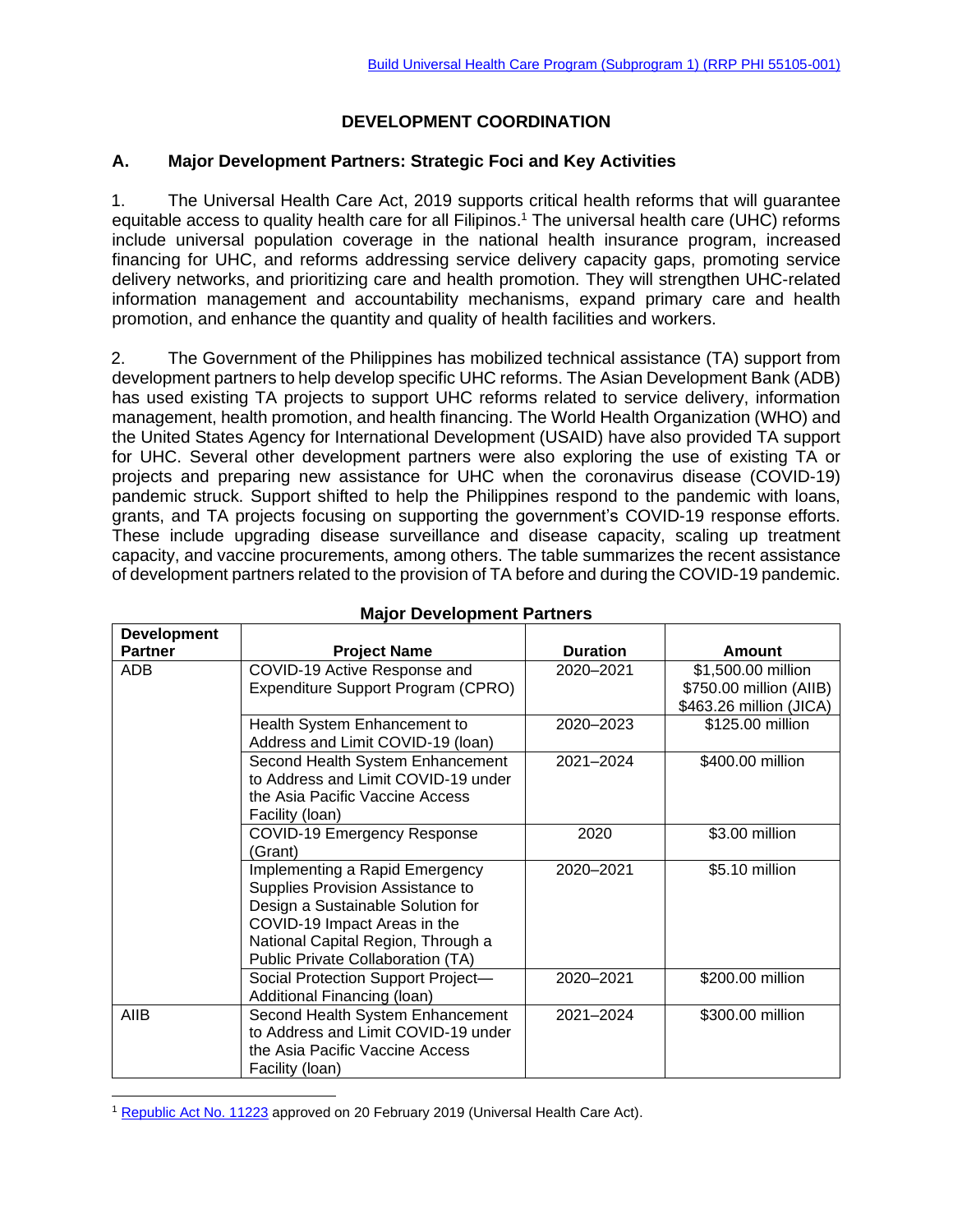| <b>Development</b>                 |                                                                                                                                                                        |                 |                                          |
|------------------------------------|------------------------------------------------------------------------------------------------------------------------------------------------------------------------|-----------------|------------------------------------------|
| <b>Partner</b>                     | <b>Project Name</b>                                                                                                                                                    | <b>Duration</b> | <b>Amount</b>                            |
| The Global<br>Fund: HIV            | <b>Accelerating Community Engagement</b><br>and Response on HIV and AIDS                                                                                               | 2018-2020       | <b>7587.18 million</b>                   |
|                                    | Prevention (grant)                                                                                                                                                     |                 |                                          |
| <b>The Global</b><br>Fund: Malaria | <b>Advancing Malaria Control Towards</b><br>Elimination by 2030 (grant)                                                                                                | 2018-2020       | <b>P533.15 million</b>                   |
| The Global                         | Advancing Client-Centered Care and                                                                                                                                     | 2018-2020       | P6,164.28 million                        |
| Fund: TB                           | <b>Expanding Sustainable Services for</b><br>TB (grant)                                                                                                                |                 |                                          |
| <b>JICA</b>                        | Consolidated Rehabilitation of Illegal<br>Drug Users (grant)                                                                                                           | 2017-2021       | <b>7845.45 million</b>                   |
|                                    | The Project for Introducing Evidence-<br>based Relapse Prevention Programs<br>to Drug Dependence Treatment and<br>Rehabilitation Centers in the<br>Philippines (grant) | 2017-2022       | <b>₱147.00 million</b>                   |
|                                    | The Project for the Establishment of<br>One Health Prevention and Treatment<br><b>Network Model Elimination of Rabies</b><br>in the Philippines (grant)                | 2018-2023       | ₱150.00 million                          |
| <b>KOICA</b>                       | Rehabilitation of Felipe Abrigo<br>Memorial Hospital and Strengthening<br>of Guiuan Inter-Local Health Zone<br>Project (grant)                                         | 2017-2020       | <b>P240.00 million</b>                   |
| <b>UNFPA</b>                       | 8th Country Programme of Assistance<br>(grant)                                                                                                                         | 2019-2023       | ₱607.97 million                          |
| <b>UNICEF</b>                      | 8th Country Programme Cooperation<br>(grant)                                                                                                                           | 2019-2023       | <b>P675.15 million</b>                   |
| <b>USAID</b>                       | Development Objective Agreement<br>"Family Health Improved" (grant)                                                                                                    | 2019-2024       | <b>M14,506.40 million</b>                |
| <b>World Bank</b>                  | COVID-19 Emergency Response<br>(loan)                                                                                                                                  | 2020-2023       | ₱5,090.00 million                        |
|                                    | <b>COVID Emergency Response-</b><br>Additional Financing (Ioan)                                                                                                        | 2021-2023       | \$500.00 million<br>(P25,027.00 million) |
| <b>WHO</b>                         | WHO Country Cooperation Strategy,<br>2020-2021                                                                                                                         | 2020-2021       | ₱1,095.87 million                        |

ADB = Asian Development Bank, AIIB = Asian Infrastructure Investment Bank, COVID-19 = coronavirus disease, CPRO = COVID-19 Pandemic Response Option, DOH = Department of Health, JICA = Japan International Cooperation Agency, KOICA = Korea International Cooperation Agency, TA = technical assistance, TB = tuberculosis, UNFPA = United Nations Population Fund, UNICEF = United Nations Children's Fund, USAID = United States Agency for International Development, WHO = World Health Organization.

Sources: Asian Development Bank, Department of Health.

### **B. Institutional Arrangements and Processes for Development Coordination**

3. The Department of Health (DOH) performs a key role in harmonizing national and subnational government health objectives and outcomes. ADB works closely with the DOH, the Philippine Health Insurance Corporation (PHIC), and other government implementing agencies to ensure alignment with the government's overall strategic direction, particularly its UHC reforms. It also coordinates with WHO, the World Bank, USAID, the Japan International Cooperation Agency, and other development partners to ensure the complementarity of its support to the health sector, including support for UHC.